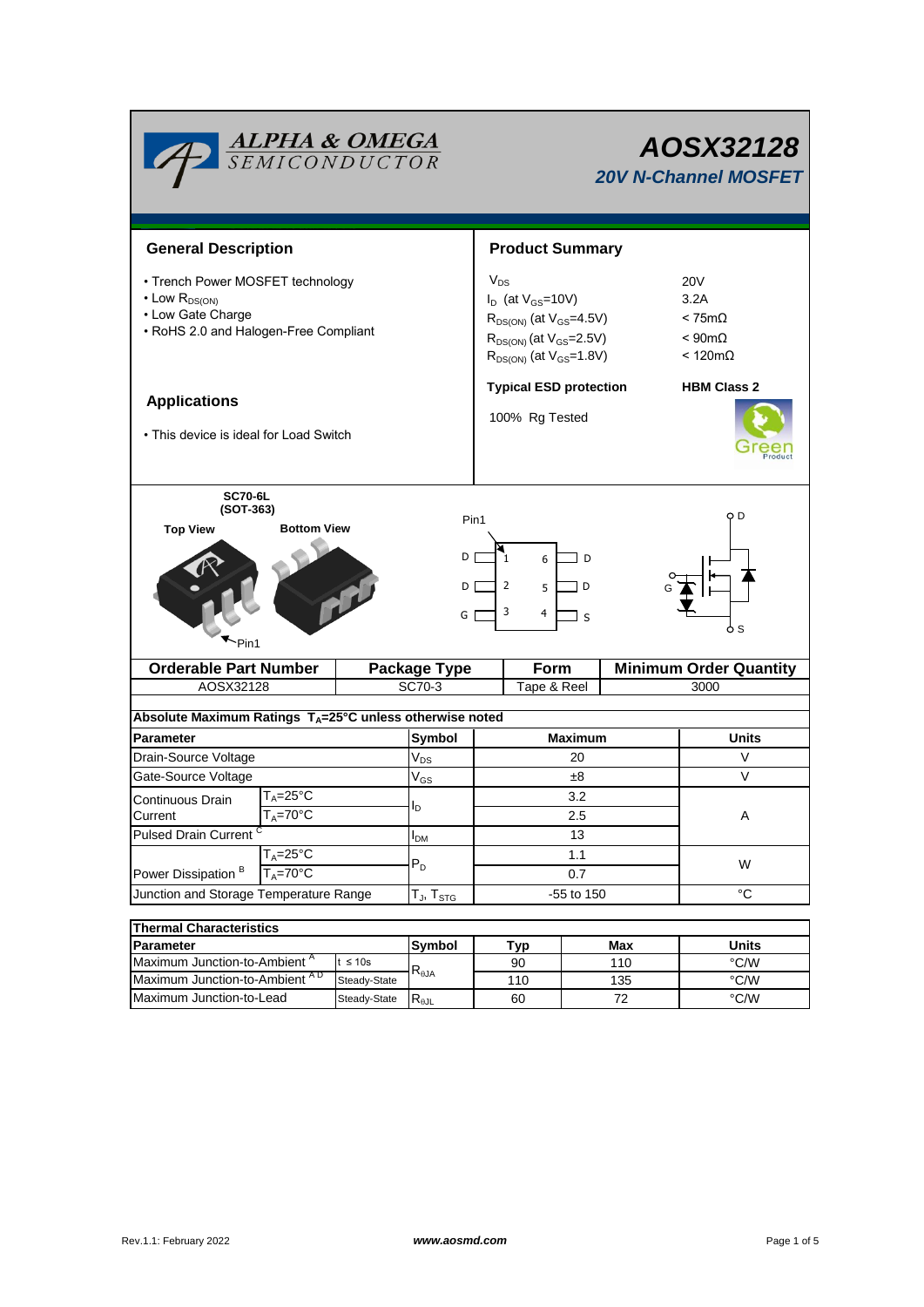

#### **Electrical Characteristics (TJ=25°C unless otherwise noted)**

| Symbol                      | Parameter                             | <b>Conditions</b>                                                                            |                     | Min  | <b>Typ</b>   | Max | <b>Units</b> |  |  |  |  |
|-----------------------------|---------------------------------------|----------------------------------------------------------------------------------------------|---------------------|------|--------------|-----|--------------|--|--|--|--|
| <b>STATIC PARAMETERS</b>    |                                       |                                                                                              |                     |      |              |     |              |  |  |  |  |
| $BV_{DSS}$                  | Drain-Source Breakdown Voltage        | $I_D = 250 \mu A$ , $V_{GS} = 0V$                                                            |                     | 20   |              |     | V            |  |  |  |  |
| $I_{\text{DSS}}$            | Zero Gate Voltage Drain Current       | $V_{DS}$ =20V, $V_{GS}$ =0V                                                                  |                     |      |              | 1   |              |  |  |  |  |
|                             |                                       |                                                                                              | $T_J = 55^{\circ}C$ |      |              | 5   | μA           |  |  |  |  |
| $I_{GSS}$                   | Gate-Body leakage current             | $V_{DS} = 0V$ , $V_{GS} = \pm 8V$                                                            |                     |      |              | ±10 | μA           |  |  |  |  |
| $V_{GS(th)}$                | Gate Threshold Voltage                | V <sub>DS</sub> =V <sub>GS.</sub> I <sub>D</sub> =250µA                                      |                     | 0.4  | 0.85         | 1.3 | V            |  |  |  |  |
| $R_{DS(ON)}$                | Static Drain-Source On-Resistance     | $V_{GS} = 4.5V$ , $I_D = 3.2A$                                                               |                     |      | 55           | 75  | $m\Omega$    |  |  |  |  |
|                             |                                       |                                                                                              | $T_i = 125$ °C      |      | 75           | 102 |              |  |  |  |  |
|                             |                                       | $V_{GS}$ =2.5V, $I_D$ =3A                                                                    |                     |      | 66           | 90  | $m\Omega$    |  |  |  |  |
|                             |                                       | $V_{GS} = 1.8V, I_D = 1A$                                                                    |                     |      | 86           | 120 | $m\Omega$    |  |  |  |  |
| $g_{FS}$                    | <b>Forward Transconductance</b>       | V <sub>ns</sub> =5V, I <sub>n</sub> =3.2A                                                    |                     |      | 13           |     | S            |  |  |  |  |
| $V_{SD}$                    | Diode Forward Voltage                 | $IS=1A, VGS=0V$                                                                              |                     | 0.75 | $\mathbf{1}$ | V   |              |  |  |  |  |
| $I_{\rm S}$                 | Maximum Body-Diode Continuous Current |                                                                                              |                     |      |              | 1.5 | Α            |  |  |  |  |
|                             | <b>DYNAMIC PARAMETERS</b>             |                                                                                              |                     |      |              |     |              |  |  |  |  |
| $\mathbf{C}_{\text{iss}}$   | Input Capacitance                     | V <sub>GS</sub> =0V, V <sub>DS</sub> =10V, f=1MHz                                            |                     |      | 190          |     | рF           |  |  |  |  |
| $C_{\rm oss}$               | Output Capacitance                    |                                                                                              |                     |      | 30           |     | pF           |  |  |  |  |
| $\mathbf{C}_{\mathrm{rss}}$ | Reverse Transfer Capacitance          |                                                                                              |                     | 23   |              | рF  |              |  |  |  |  |
| $R_{g}$                     | Gate resistance                       | $f = 1$ MHz                                                                                  |                     | 4    | 8            | 12  | Ω            |  |  |  |  |
|                             | <b>SWITCHING PARAMETERS</b>           |                                                                                              |                     |      |              |     |              |  |  |  |  |
| $Q_g(4.5V)$                 | <b>Total Gate Charge</b>              | $V_{GS} = 4.5V$ , $V_{DS} = 10V$ ,<br>$ID=3.2A$                                              |                     |      | 2.2          | 6   | nC           |  |  |  |  |
| $\mathbf{Q}_\text{gs}$      | Gate Source Charge                    |                                                                                              |                     |      | 0.2          |     | nC           |  |  |  |  |
| $Q_{gd}$                    | Gate Drain Charge                     |                                                                                              |                     |      | 0.6          |     | nС           |  |  |  |  |
| $t_{D(on)}$                 | Turn-On DelayTime                     | $V_{GS}$ =4.5V, $V_{DS}$ =10V, R <sub>1</sub> =3.12 $\Omega$ ,<br>$R_{\text{GEN}} = 3\Omega$ |                     |      | 5.5          |     | ns           |  |  |  |  |
| $t_r$                       | Turn-On Rise Time                     |                                                                                              |                     |      | 6            |     | ns           |  |  |  |  |
| $t_{D(off)}$                | Turn-Off DelayTime                    |                                                                                              |                     |      | 21.5         |     | ns           |  |  |  |  |
| $\mathbf{t}_\text{f}$       | <b>Turn-Off Fall Time</b>             |                                                                                              |                     |      | 5            |     | ns           |  |  |  |  |
| $\mathfrak{t}_{\text{rr}}$  | Body Diode Reverse Recovery Time      | $I_F = 3.2A$ , di/dt=300A/ $\mu$ s                                                           |                     |      | 3.7          |     | ns           |  |  |  |  |
| $Q_{rr}$                    | Body Diode Reverse Recovery Charge    | $I_F = 3.2A$ , di/dt=300A/ $\mu$ s                                                           |                     |      | 1.7          |     | nC           |  |  |  |  |

A. The value of R<sub>0JA</sub> is measured with the device mounted on 1in<sup>2</sup> FR-4 board with 2oz. Copper, in a still air environment with T<sub>A</sub> =25°C. The value in any given application depends on the user's specific board design.

B. The power dissipation  ${\sf P}_{\sf D}$  is based on  ${\sf T}_{\sf J(MAX)}$ =150 $^\circ\,$  C, using  $\leqslant$  10s junction-to-ambient thermal resistance.

C. Repetitive rating, pulse width limited by junction temperature T $_{\rm J(MAX)}$ =150°C. Ratings are based on low frequency and duty cycles to keep

 $initialT = 25^\circ$  C.

D. The R<sub>eJA</sub> is the sum of the thermal impedance from junction to lead R<sub>eJL</sub> and lead to ambient.<br>E. The static characteristics in Figures 1 to 6 are obtained using <300µs pulses, duty cycle 0.5% max.<br>F. These curves ar

2oz. Copper, assuming a maximum junction temperature of T<sub>J(MAX)</sub>=150°C. The SOA curve provides a single pulse rating.

APPLICATIONS OR USES AS CRITICAL COMPONENTS IN LIFE SUPPORT DEVICES OR SYSTEMS ARE NOT AUTHORIZED. AOS DOES NOT ASSUME ANY LIABILITY ARISING OUT OF SUCH APPLICATIONS OR USES OF ITS PRODUCTS. AOS RESERVES THE RIGHT TO MAKE CHANGES TO PRODUCT SPECIFICATIONS WITHOUT NOTICE. IT IS THE RESPONSIBILITY OF THE CUSTOMER TO EVALUATE SUITABILITY OF THE PRODUCT FOR THEIR INTENDED APPLICATION. CUSTOMER SHALL COMPLY WITH APPLICABLE LEGAL REQUIREMENTS, INCLUDING ALL APPLICABLE EXPORT CONTROL RULES, REGULATIONS AND LIMITATIONS.

AOS' products are provided subject to AOS' terms and conditions of sale which are set forth at: http://www.aosmd.com/terms\_and\_conditions\_of\_sale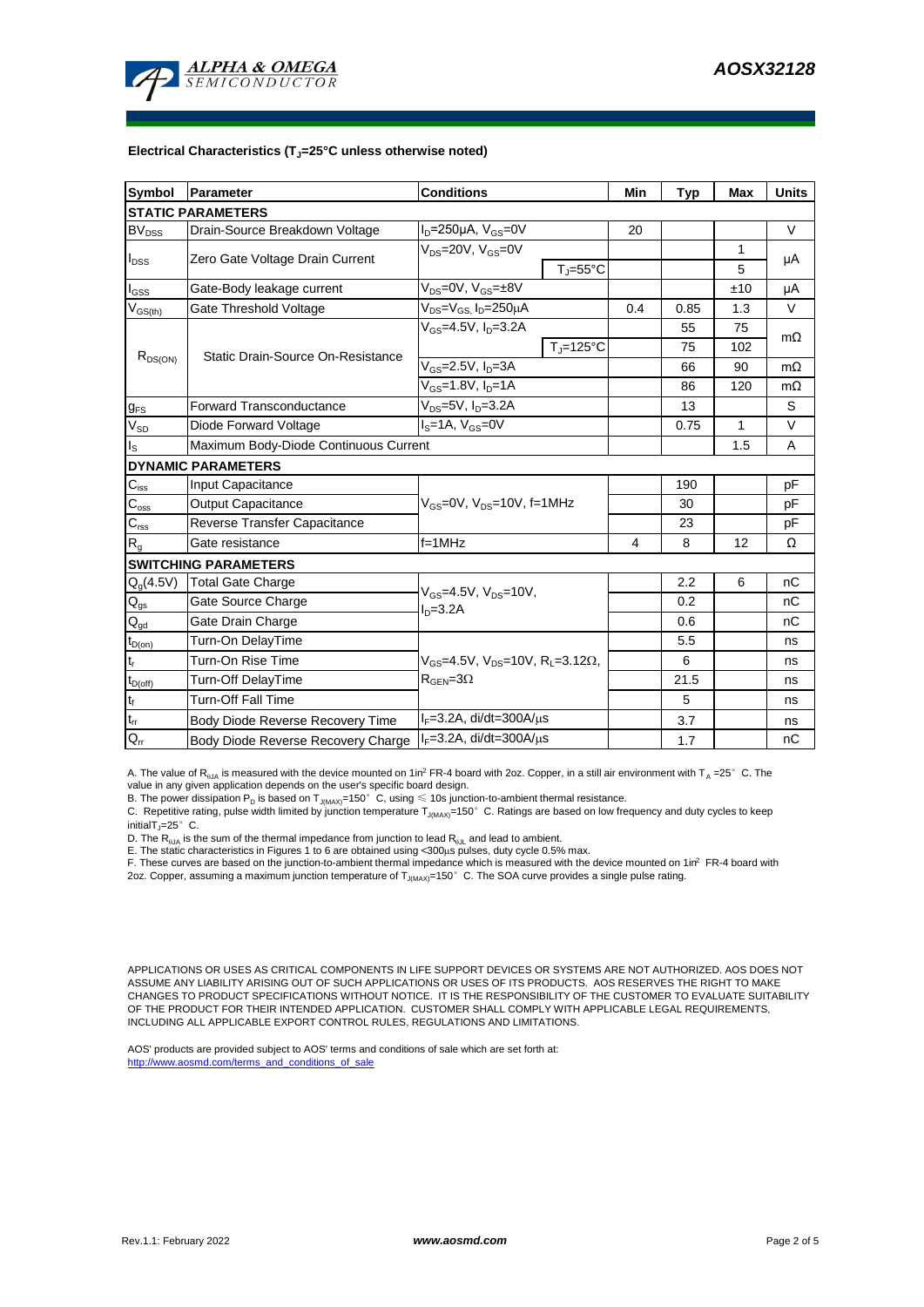

### **TYPICAL ELECTRICAL AND THERMAL CHARACTERISTICS**

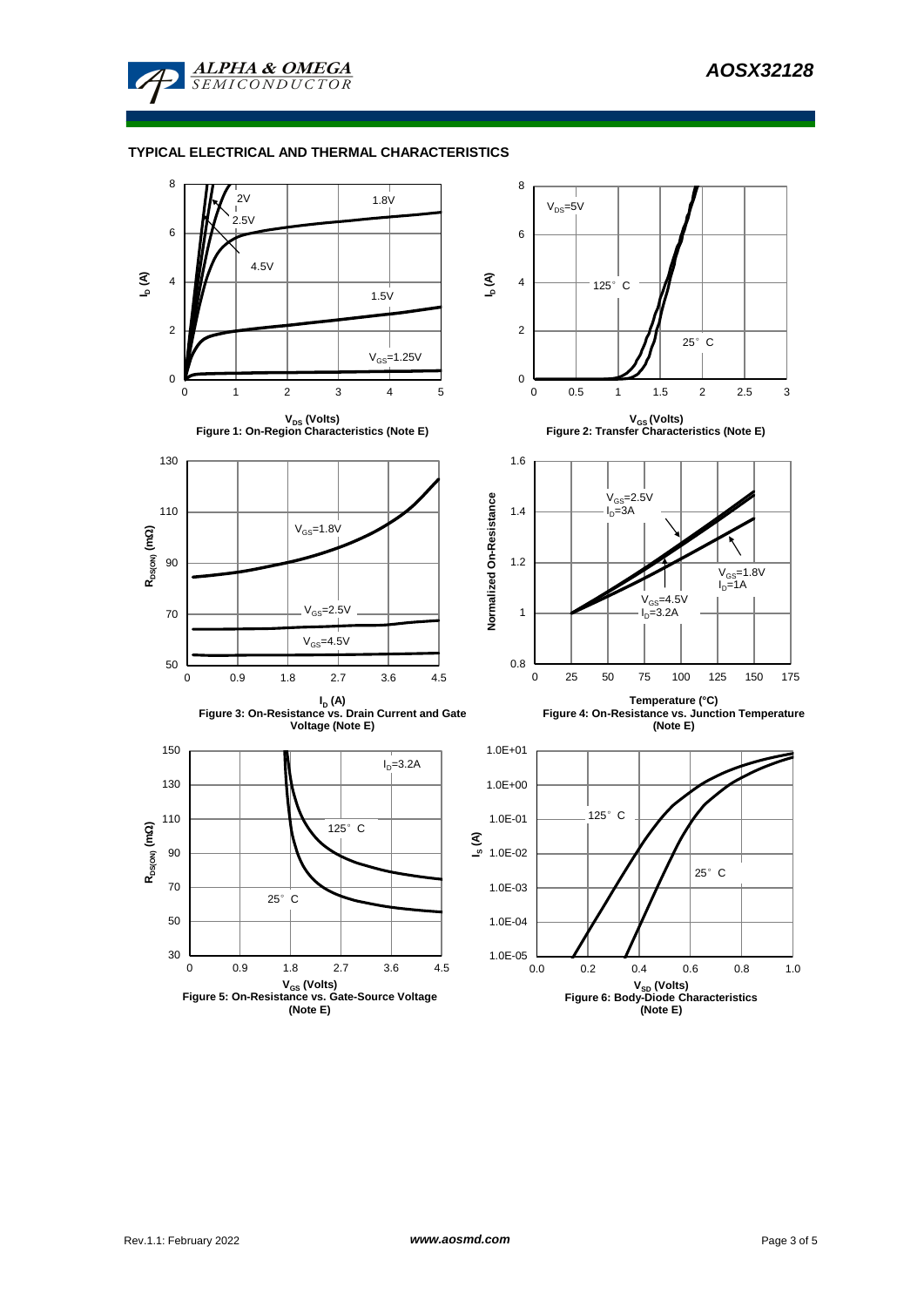

### **TYPICAL ELECTRICAL AND THERMAL CHARACTERISTICS**



**Pulse Width (s) Figure 11: Normalized Maximum Transient Thermal Impedance (Note F)**